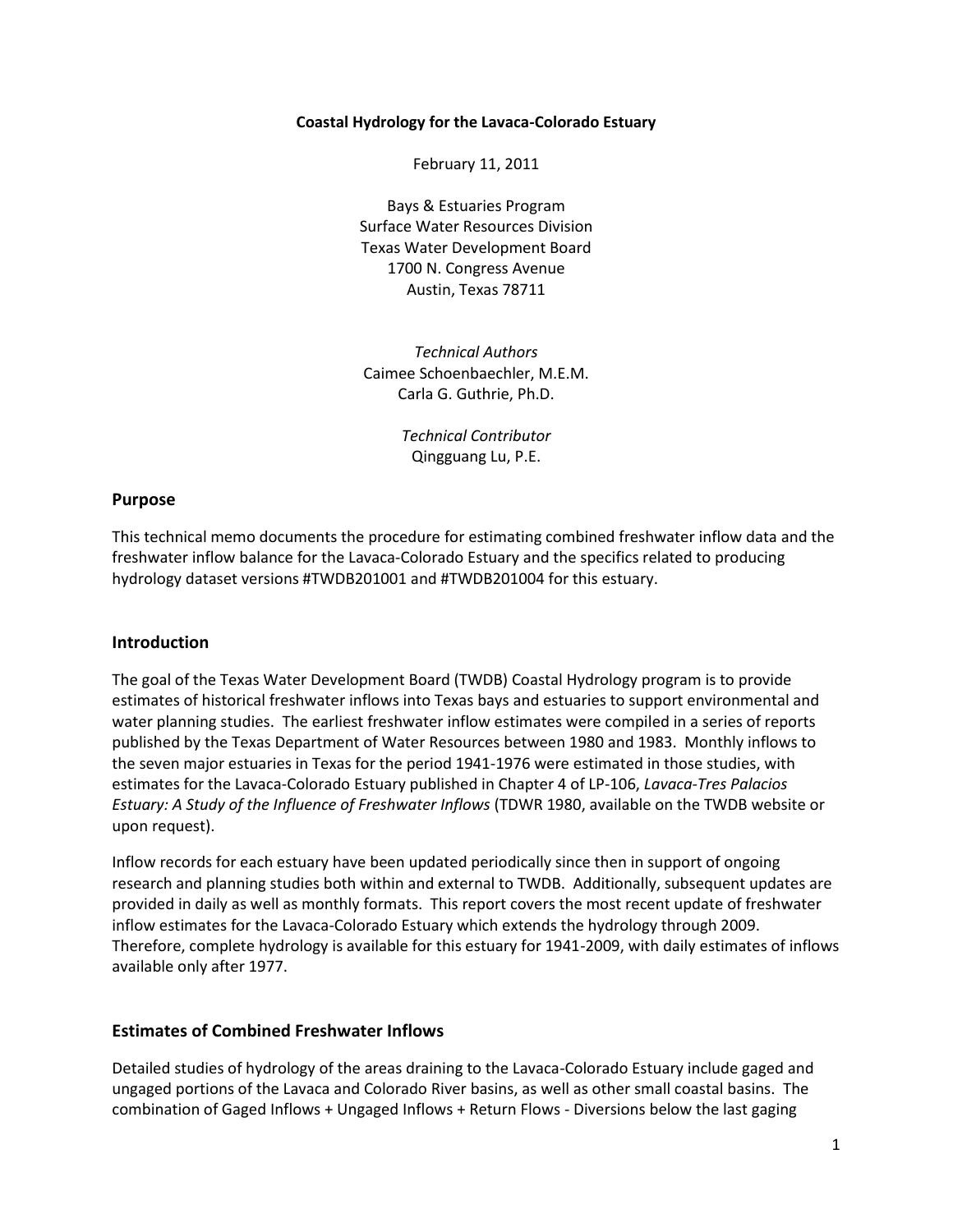stations provide for estimates of *Combined Freshwater Inflow* to the estuary. The *Freshwater Inflow Balance* consists of Combined Inflows + Precipitation on the estuary – Evaporation from the estuary. Although inflow estimates are updated on an ongoing basis, there are two distinct periods of estimation. Before 1977, inflow estimates are available only in monthly intervals. Starting in 1977 and thereafter, inflow estimates became available on a daily basis.

# 1941 - 1976 Period of Record

This dataset uses measurements from U.S. Geological Survey (USGS) stream gages along with rainfallrunoff estimates from a water yield model to determine flows in both gaged and ungaged watersheds, respectively (TDWR 1980). In most estimates of coastal hydrology, flows in ungaged areas are adjusted for known agricultural, municipal, and industrial return flows obtained from the Texas Department of Water Resources (or equivalent agency; *e.g.*, TDWR 1980). However, LP-106 does not explicitly address the use of diversions in estimating combined inflows to the estuary. Data on inflows to the Lavaca-Colorado Estuary for 1941 - 1976 are available as monthly or annual estimates.

# 1977 - 2009 Period of Record

This dataset uses measurements from USGS stream gages along with rainfall-runoff estimates from the Texas Rainfall-Runoff (TxRR) model, adjusted for known diversion and return flows obtained from the TCEQ (or equivalent agency, such as the Texas Natural Resource Conservation Commission (TNRCC)), the South Texas Water Master (STWM), and the TWDB Irrigation Water Use estimates. Data on inflows to the Lavaca-Colorado Estuary for 1977 - 2009 are available as daily, monthly, or annual estimates.

## **Gaged Watersheds**

Daily flow recorded at nine USGS stream gages and from one reservoir release site is used to develop the gaged inflow component of combined inflows to the Lavaca-Colorado Estuary. Table 1 lists the USGS stream gages and corresponding period of record utilized in estimating combined freshwater inflows to the bay system.

| <b>Estuary</b> | <b>Gage Station Number</b> | <b>Gage Location</b>              | <b>Utilized Period of Record</b> |
|----------------|----------------------------|-----------------------------------|----------------------------------|
|                | 8164525*                   | Lake Texana near Edna             | 1980 - Present                   |
|                | 08162500                   | Colorado River near Bay City      | 1948 - Present                   |
|                | 08162600                   | Tres Palacios River near Midfield | 1970 - Present                   |
|                | 08163500                   | Lavaca River above Hallettsville  | 1939-1992                        |
| Lavaca-        | 08164000                   | Lavaca River near Edna            | 1938 - Present                   |
| Colorado       | 08164300                   | Navidad River near Hallettsville  | 1961 - 1980                      |
|                | 08164500                   | Navidad River above Ganado        | 1939 - 1980                      |
|                | 08164503                   | West Mustang Creek near Ganado    | 1977 - 1980                      |
|                | 08164600                   | Garcitas Creek near Inez          | 1970 - Present                   |
|                | 08164800                   | Placedo Creek near Placedo        | 1970 - Present                   |

Table 1. USGS stream gage number, location, and period of record used to develop the gaged inflow component of combined inflows to the Lavaca-Colorado Estuary.

\*USGS gage #08164525 provides lake level; however, TWDB uses release data from Lake Texana provided by the Lavaca-Navidad River Authority to estimate inflows.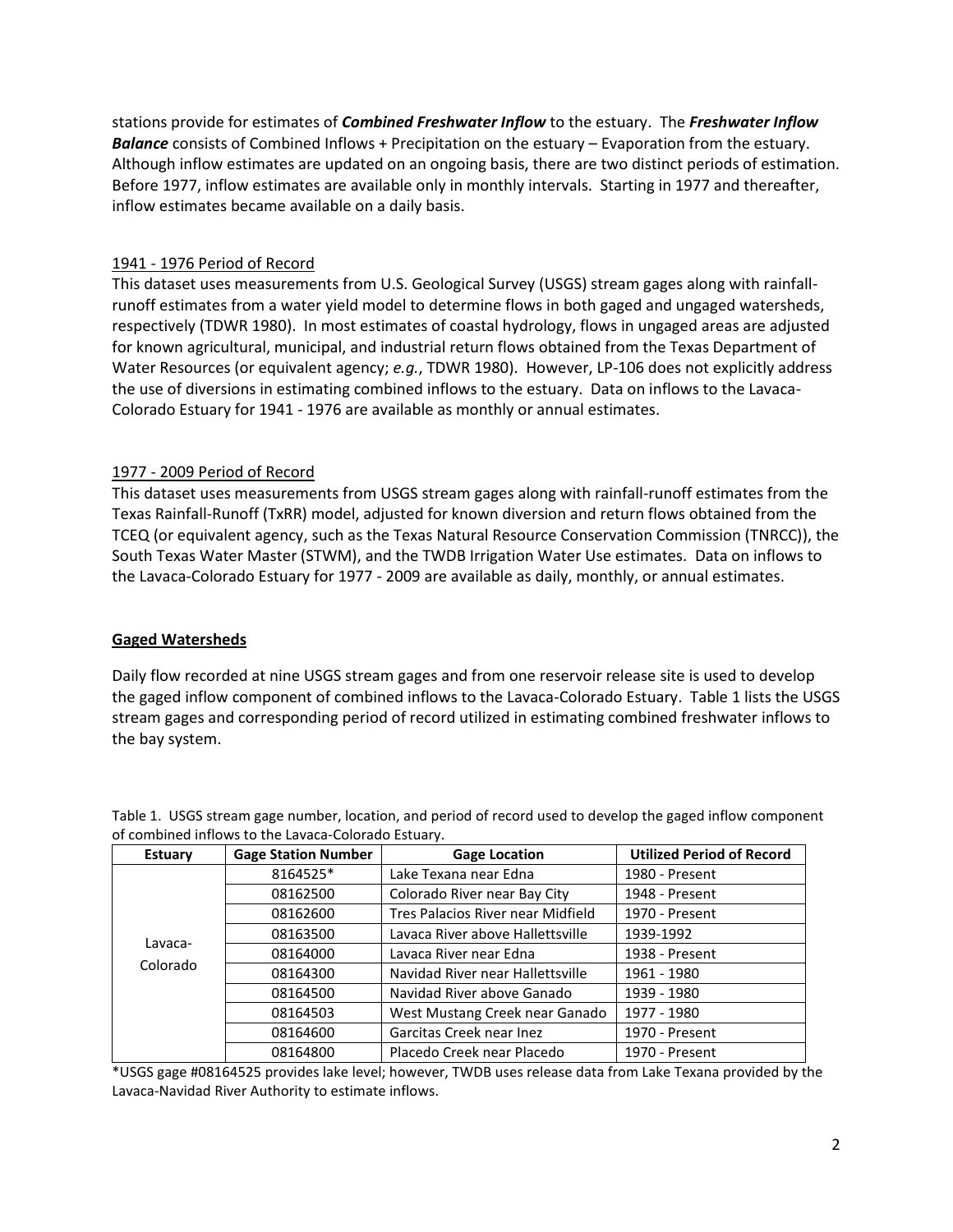## **Ungaged Watersheds**

The number of ungaged watersheds for which ungaged inflows are estimated has changed through time as USGS gages became available or unavailable. Initial estimates were determined using 15 ungaged watersheds; current estimates are based on 12 ungaged watersheds. Figures 1 - 5 show the delineation of watershed boundaries and their changes over five periods from 1941 to 2009.

The ungaged inflow component of combined inflows is estimated using a rainfall-runoff model. Before 1977, stream flows in ungaged watersheds were obtained using a *water yield model* which required daily precipitation, Soil Conservation Service average curve numbers, and soil depletion index (TDWR 1980). This water yield model provided for monthly estimates of ungaged inflows – not daily. TWDB does not have daily estimates of ungaged inflows for the period prior to 1977.

Since 1977, however, TWDB has used the Texas Rainfall-Runoff (TxRR) model to estimate daily stream flows in ungaged watersheds. This model is conceptually similar to the Agricultural Research Service (ARS) rainfall-runoff model which is based on the Soil Conservation Service's curve number method to estimate direct runoff from a precipitation event. TxRR, however, has three key differences: (1) use of a simpler and more straightforward mathematics, (2) introduction of 12 monthly depletion factors, instead of the single depletion factor used in the ARS Model, and (3) introduction of a base flow component into the model. TxRR has been used to estimate daily stream flows from over 50 coastal ungaged watersheds as a part of the Bays & Estuaries Coastal Hydrology Program to study freshwater inflows to Texas bays and estuaries.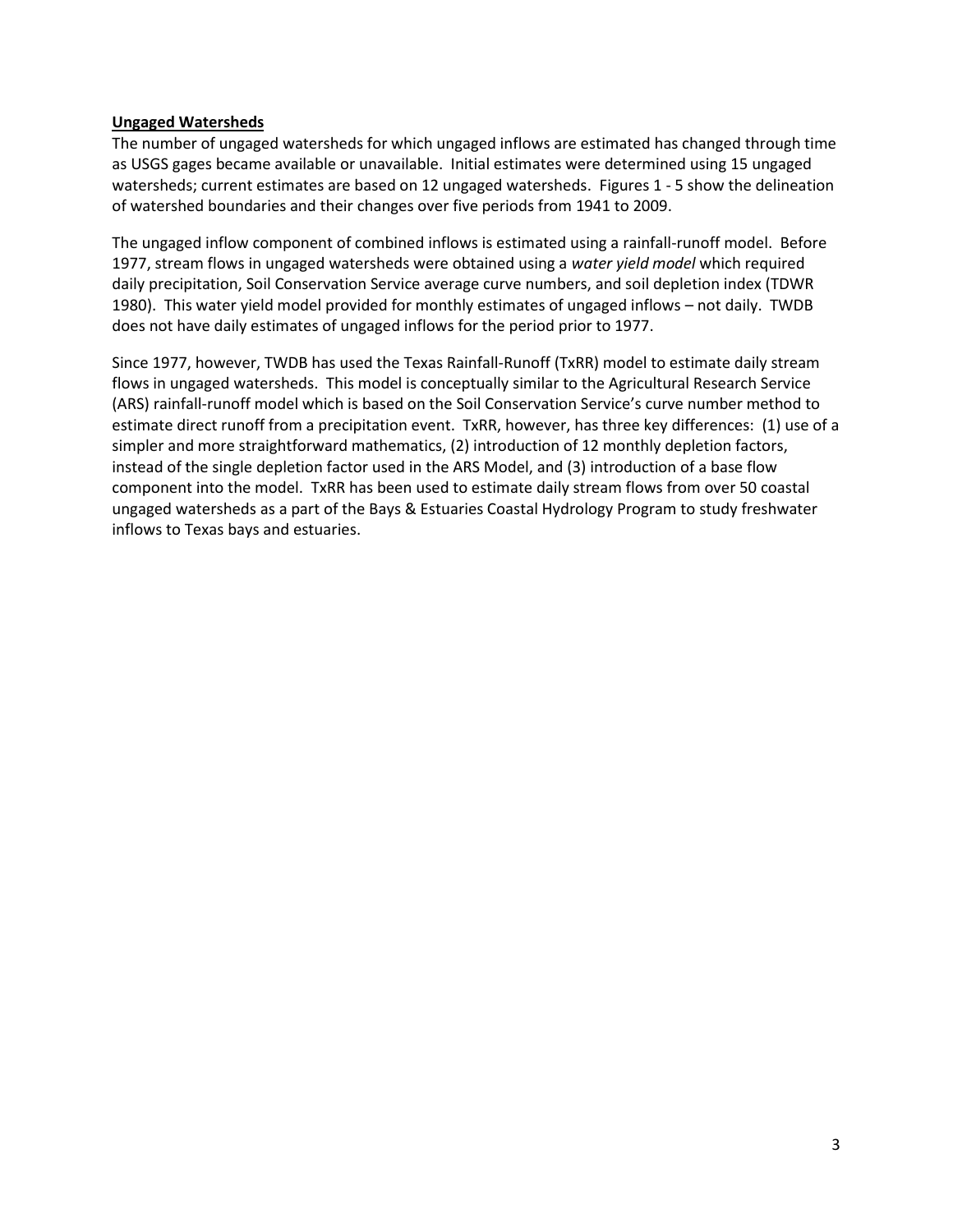

Figure 1. Ungaged watershed delineation used to determine ungaged inflows in the Lavaca-Colorado Estuary from 1941 to 1976. Ungaged watersheds are shown with cross-hatching.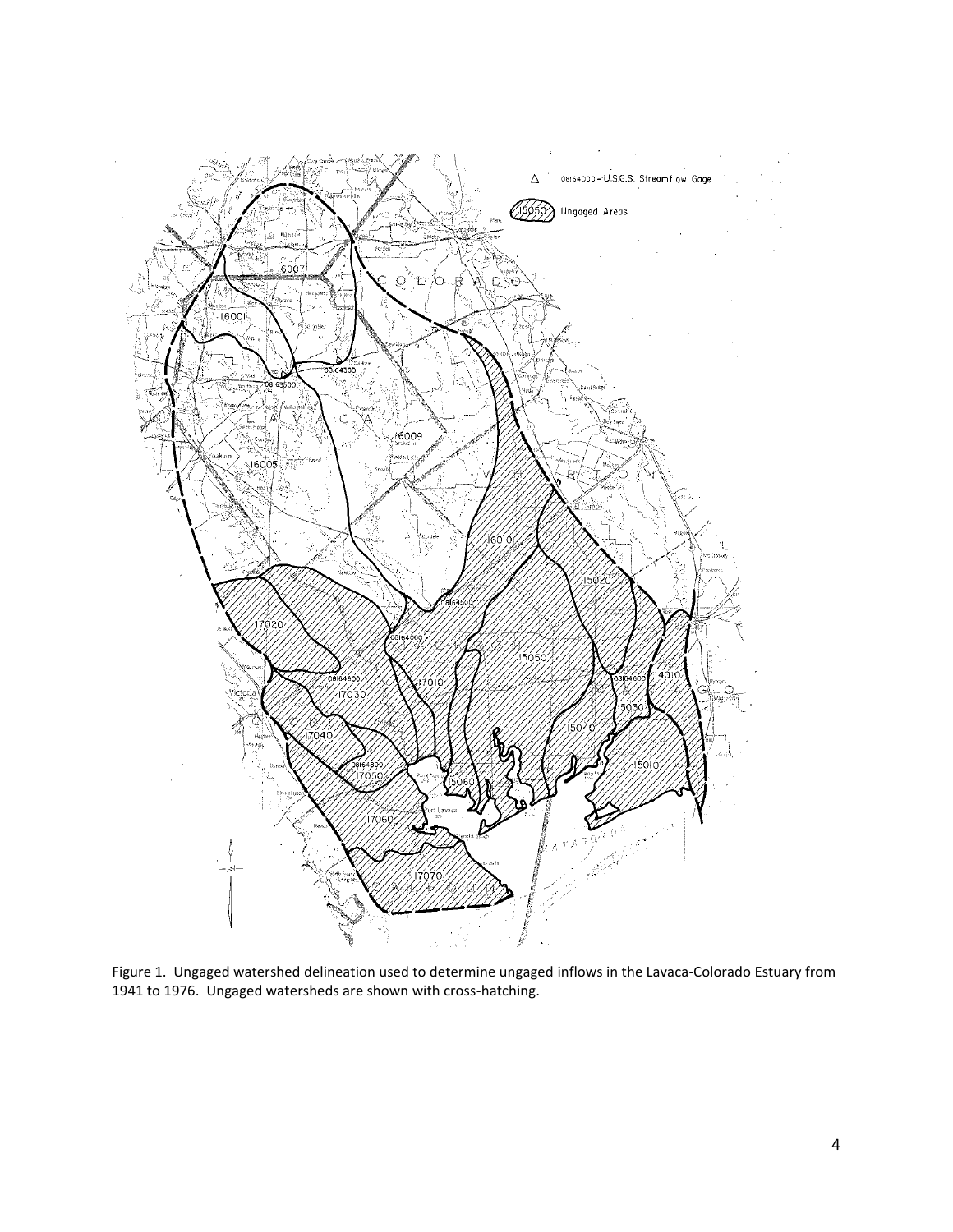

Figure 2. Gaged and ungaged watershed delineation used to determine combined inflows to the Lavaca-Colorado Estuary in 1977. Gage locations are indicated by (\*).



Figure 3. Gaged and ungaged watershed delineation used to determine combined inflows to the Lavaca-Colorado Estuary from 1977 to 1980. Gage locations are indicated by (\*).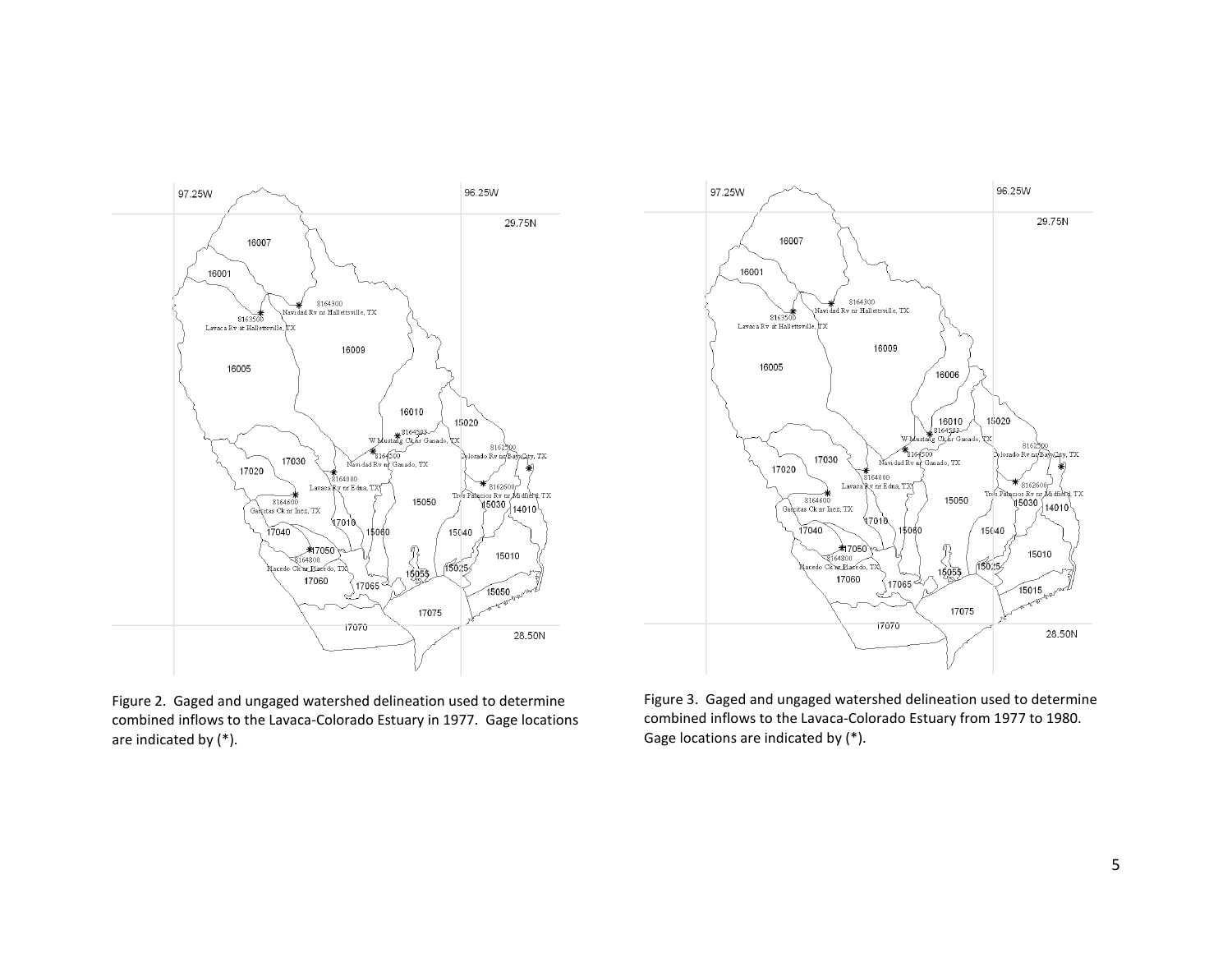

Figure 4. Gaged and ungaged watershed delineation used to determine combined inflows to the Lavaca-Colorado Estuary from 5/22/80 to 9/1/80. Gage locations are indicated by (\*).



Figure 5. Gaged and ungaged watershed delineation used to determine combined inflows to the Lavaca-Colorado Estuary from 9/2/1980 to 12/31/1987 and through the present day. Gaged watersheds are indicated by cross-hatching and gage locations are indicated by (\*).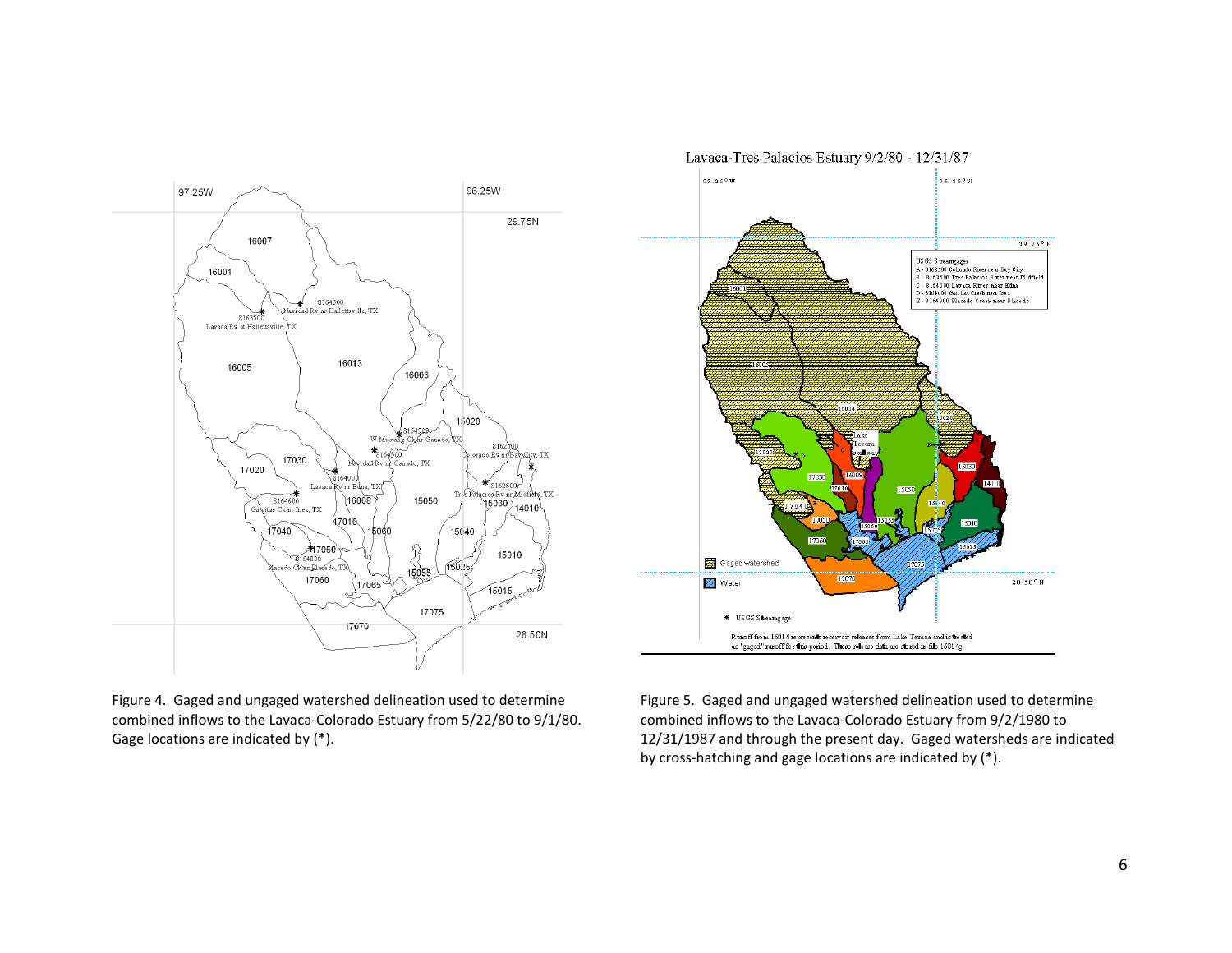# **Diversion and Return Points**

The major water rights and holders and the major discharge permits and dischargers in the Lavaca-Colorado Estuary are listed in Table 2, with locations of these permits shown in Figure 6.

|                   | <b>Water Right Number</b> | Owner                                     |
|-------------------|---------------------------|-------------------------------------------|
|                   | 2097                      | Gebrueder Viehof Farms OHG                |
|                   | 2098                      | Harrison Stafford II et al.               |
|                   | 2099                      | Harrison Stafford et al.                  |
|                   | 2100                      | Harrison Stafford II et al.               |
|                   | 2101                      | Francis Koop                              |
|                   | 4782                      | <b>Farmers Canal Company</b>              |
|                   | 4787                      | <b>Farmers Canal Company</b>              |
|                   | 4788                      | Mrs. Glen Hutson et al.                   |
| <b>DIVERSIONS</b> | 4789                      | Texas Parks & Wildlife Department         |
|                   | 4790                      | South Texas land LTD. Partner             |
|                   | 4791                      | <b>Formosa Plastics Corporation</b>       |
|                   | 4792                      | Point Comfort Water Company               |
|                   | 4793                      | <b>Calhoun County Navigation District</b> |
|                   | 4794                      | Aluminum Co. of America                   |
|                   | 5437                      | STP Nuclear Operating Company Agent       |
|                   | 5476                      | Lower Colorado River Authority            |
|                   | 5487                      | Brian M. Swenson et al.                   |
|                   | 5584                      | Jackson County                            |
|                   |                           |                                           |
|                   | <b>NPDES Number</b>       | <b>OWNER</b>                              |
|                   | TX0004715                 | ALCOA World Alumina LLC and ALCOA, Inc.   |
|                   | TX0006017                 | Oxea Corporation                          |
|                   | TX0023051                 | City of Palacios                          |
|                   | TX0023167                 | City of Point Comfort                     |
| <b>RETURNS</b>    | TX0024252                 | City of Edna                              |
|                   | TX0024601                 | Aquasource Utility, Inc.                  |
|                   | TX0027669                 | Jackson County WCID 2                     |
|                   | TX0047562                 | City of Port Lavaca                       |
|                   | TX0054038                 | Matagorda Waste Disposal & WSC            |
|                   | TX0054470                 | Markham MUD                               |
|                   | TX0064998                 | Jackson County WCID 1                     |
|                   | TX0077291                 | <b>Texas Department of Transportation</b> |

Table 2. Major water rights and discharge permits in the Lavaca-Colorado basin below the lowest USGS stream gages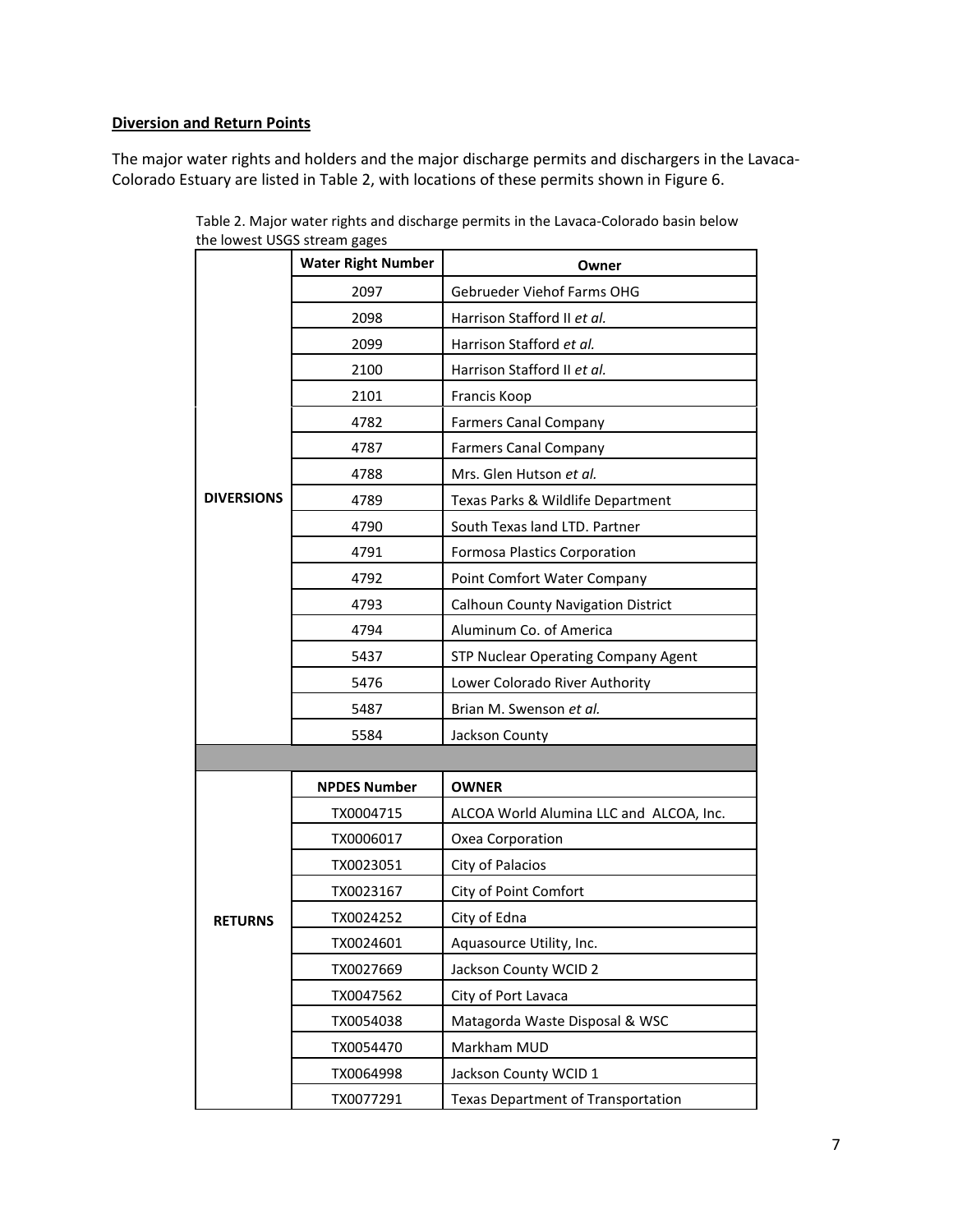|                | <b>NPDES Number</b> | <b>OWNER</b>                                  |
|----------------|---------------------|-----------------------------------------------|
|                | TX0085570           | Formosa Utility Venture, Ltd.                 |
|                | TX0087173           | Equistar Chemicals, LP                        |
|                | TX0091260           | Matagorda County WCID 5                       |
|                | TX0092142           | Jesse Carl Wood                               |
|                | TX0093360           | Victoria County WCID 2                        |
| <b>RETURNS</b> | TX0098205           | Midfield Water Supply Corporation             |
|                | TX0098248           | TRI- County Point Property Owners Association |
|                | TX0104205           | South Central Calhoun County WCID 1           |
|                | TX0105104           | City of La Ward                               |
|                | TX0105937           | <b>Calhoun County Navigation District</b>     |
|                | TX0105988           | <b>Beach Road MUD</b>                         |
|                | TX0108405           | Interplast Group, Ltd.                        |
|                | TX0113379           | St. Martin's Seafood                          |
|                | TX0113492           | <b>Ronald Allen Benner</b>                    |
|                | TX0118923           | Guadalupe-Blanco River Authority              |
|                | TX0119016           | Seaside Aquaculture                           |
|                | TX0122246           | Victoria County WCID 1                        |
|                | TX0123803           | Lonestar Aquafarms, Ltd.                      |
|                | TX0127353           | <b>Bloomington ISD</b>                        |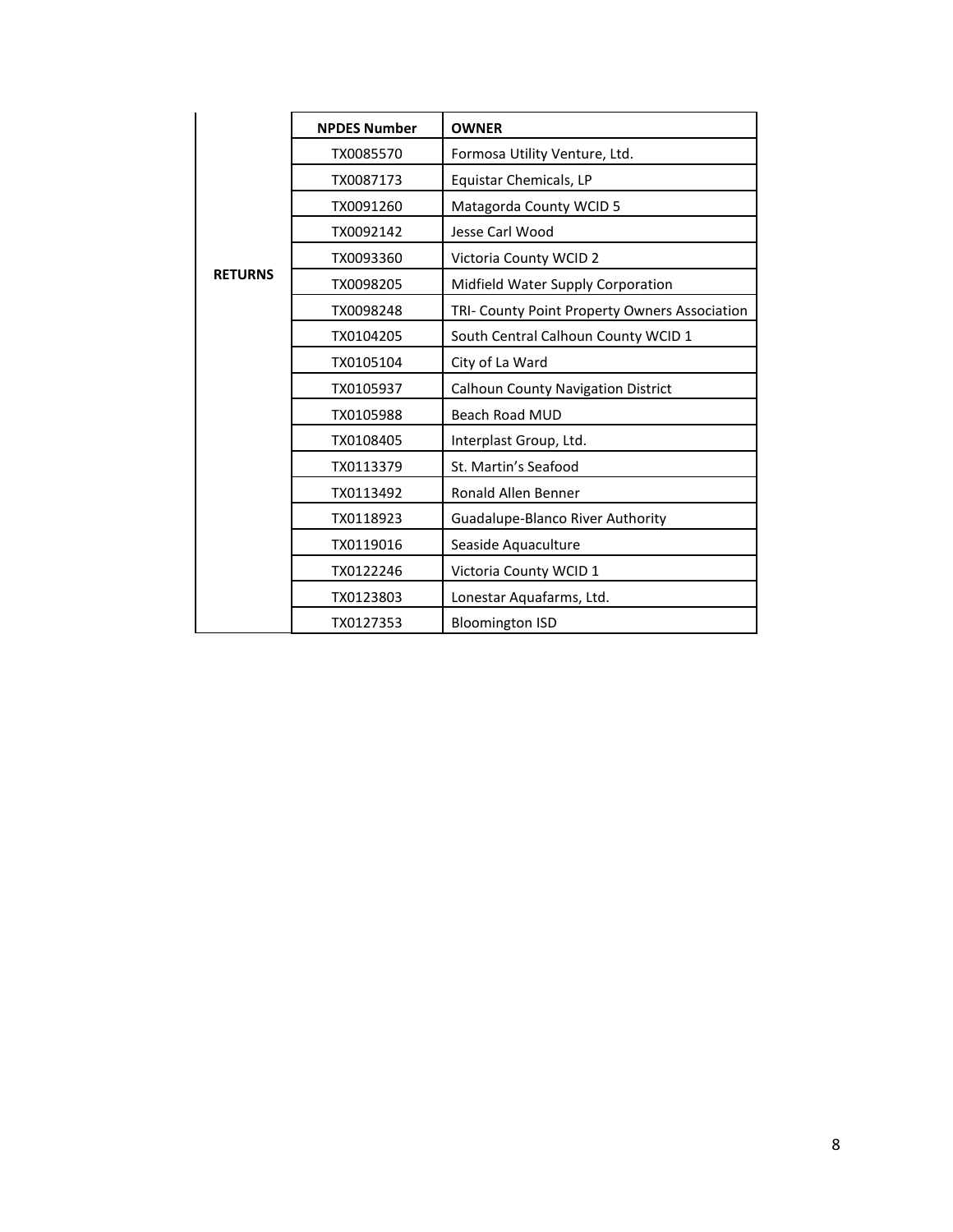

Figure 6. Location of permitted diversion points and wastewater outfalls in the Lavaca-Colorado river basins.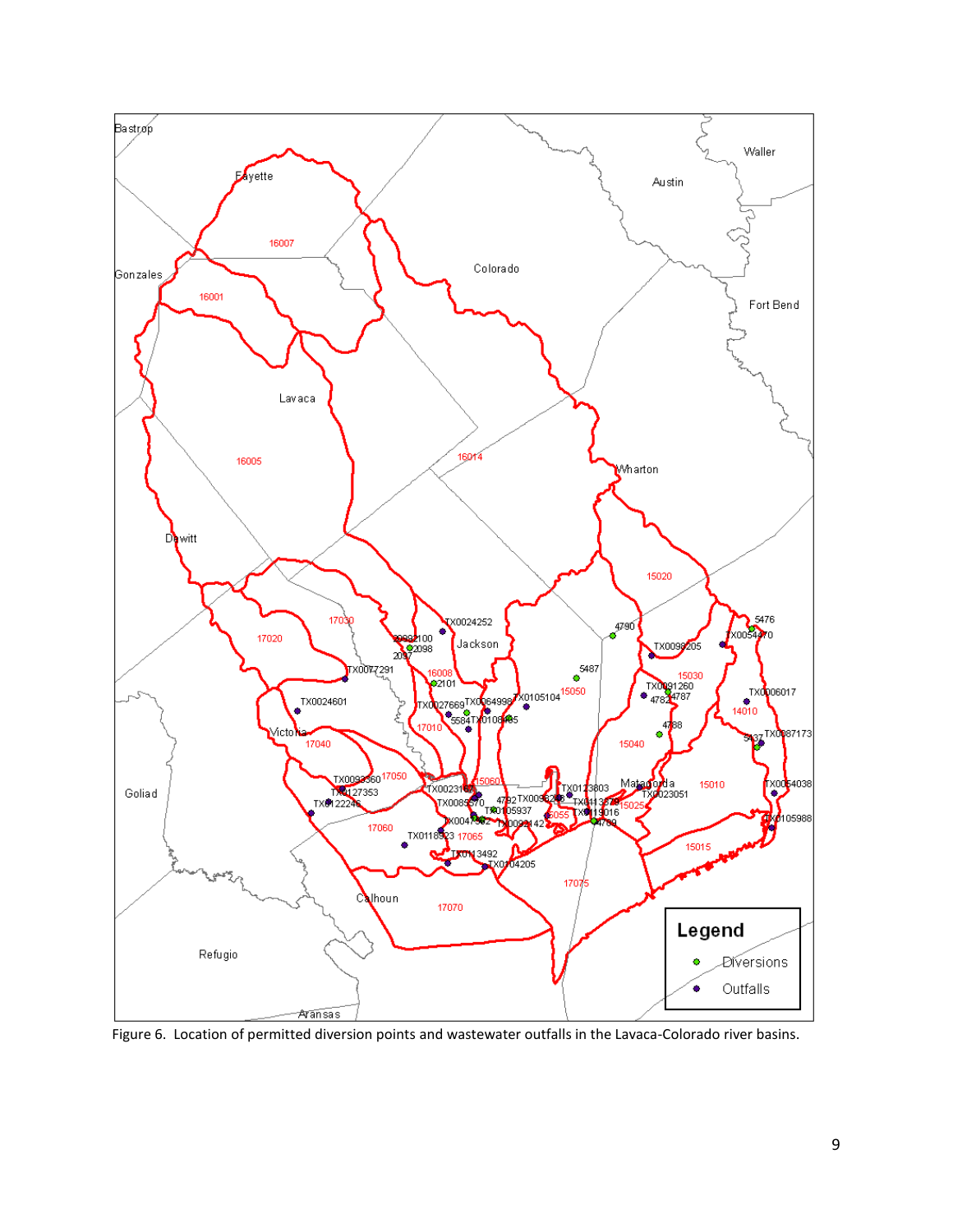# **Estimates of Freshwater Inflow Balance**

*Total Freshwater Inflow* to the estuary may include estimates of *Combined Freshwater Inflow* to the estuary + Precipitation on the Estuary. The *Freshwater Inflow Balance*, then, considers the effect of evaporation from the estuary. Due to limitations on the ungaged inflows prior to 1977 and on estimates of evaporation throughout the period of record, estimates of the freshwater inflow balance are available only in monthly intervals.

# **Precipitation**

Direct precipitation onto the surface of the Lavaca-Colorado Estuary is calculated using Thiessenweighted precipitation techniques as described in LP-106 (TDWR 1980). Station based rainfall data are obtained from the National Weather Service (NWS) and processed using Arc/Info Macro Language. Figure 7 shows the Thiessen polygons that were drawn to be coincident with rainfall stations to calculate watershed rainfall. Bay watersheds (#15015, #15025, #15055, #17065, and #17075) then are used to calculate precipitation on the bay by summing the area-weighted rainfall of the Thiessen polygon fragments within the bay watershed.



Figure 7. Rainfall stations  $(\blacklozenge)$  and Thiessen polygons (red lines) used to estimate direct precipitation onto the Lavaca-Colorado Estuary.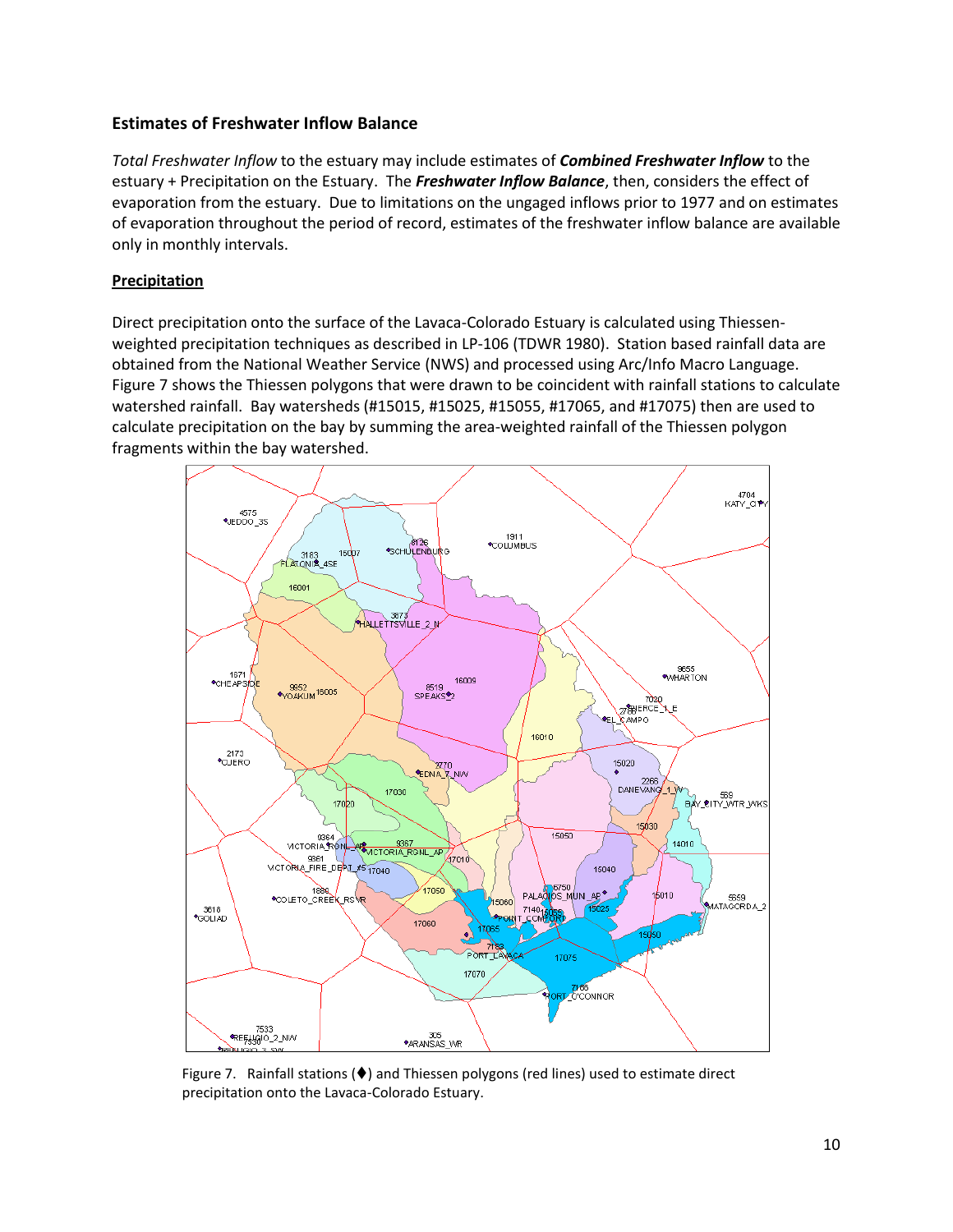### **Evaporation**

Evaporation is calculated for the surface area of the bays using TWDB and NWS pan evaporation data to estimate evaporation rates. Bay watersheds used to calculate evaporation include watersheds #15015, #15025, #15055, #17065, and #17075, which are all located within quadrangle 911 (Figure 8). Total water evaporated from these watersheds is calculated by multiplying the watershed area by the evaporation rates obtained from the TWDB. Evaporation rates are determined with a GIS-based program, *ThEvap*, using TWDB and NWS pan evaporation data. The *ThEvap* program replaced an older program, *WD0300*, previously run by the Texas Department of Water Resources [\(http://midgewater.twdb.state.tx.us/Evaporation/evap.html\)](http://midgewater.twdb.state.tx.us/Evaporation/evap.html).



Figure 8. TWDB evaporation quadrangles used to estimate evaporation. Quadrangle 911 is used to estimate evaporation from the Lavaca-Colorado Estuary bay segments #15025, #15050, #15055, #17065, and #17075.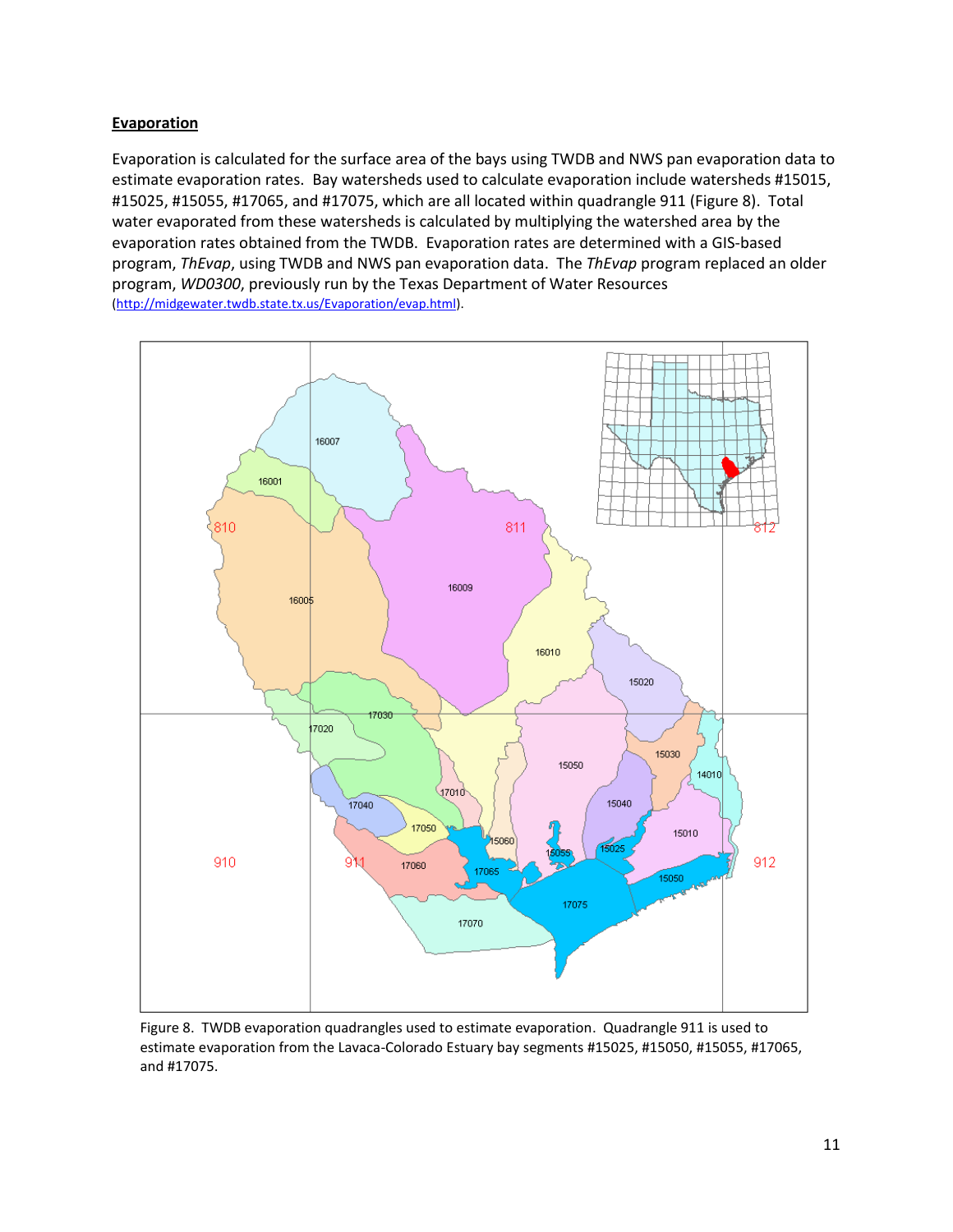### **Hydrology: Version #TWDB201001**

TWDB coastal hydrology version #TWDB201001 for the Lavaca-Colorado Estuary included gaged and ungaged inflows through December 2008, with all estimates prior to 1977 coming from those reported in LP-106 (TDWR 1980). Diversion and return data prior to 1977 also derives from LP-106, although the report does not specify diversion data for the period 1941 through 1976. After 1976, raw diversion data was obtained from TCEQ or an equivalent agency, *e.g*., TNRCC, for the period from 1977 to 2005 and from the STWM for the period from 1989 through October 2005. Industrial and municipal return flow data was obtained from the TDWR self-reporting system from 1941 through 1976 and from TCEQ for the period from 1977 to 2007. Additional return flow data was obtained from TWDB's agricultural return flow estimates through December 2005. Note that while this version of hydrology extends estimates of freshwater inflow from 1941 through 2008, not all components were updated through 2008. Specifically, diversion and return flow estimates are not considered complete for the 2005-2008 period.

# **Hydrology: Version #TWDB201004**

TWDB coastal hydrology version #TWDB201004 for the Lavaca-Colorado Estuary extended gaged inflow data through November 2009 and used provisional data for December 2009. Ungaged inflows were updated from coastal hydrology version #TWDB201001 using approved daily precipitation data from the NWS through November 2009, with provisional data for December 2009. Diversions from the STWM were the same as in version #TWDB201001, but additional data from TCEQ extended the dataset through 2009. Return flows were the same as in version #TWDB2010001, but additional data obtained from TCEQ extended the data through December 2009, and agricultural return flows data obtained from TWDB were extended to December 2007. Figure 9 shows the annual combined surface inflow to the Lavaca-Colorado Estuary as calculated by this version. Note that while this version of hydrology extends estimates of freshwater inflow from 1941 through 2009, not all components were updated through 2009. Gaged inflows and precipitation data were provisional for December 2009, and agricultural return flows were not available after 2007. Diversion flow data from the STWM were not available after October 2005.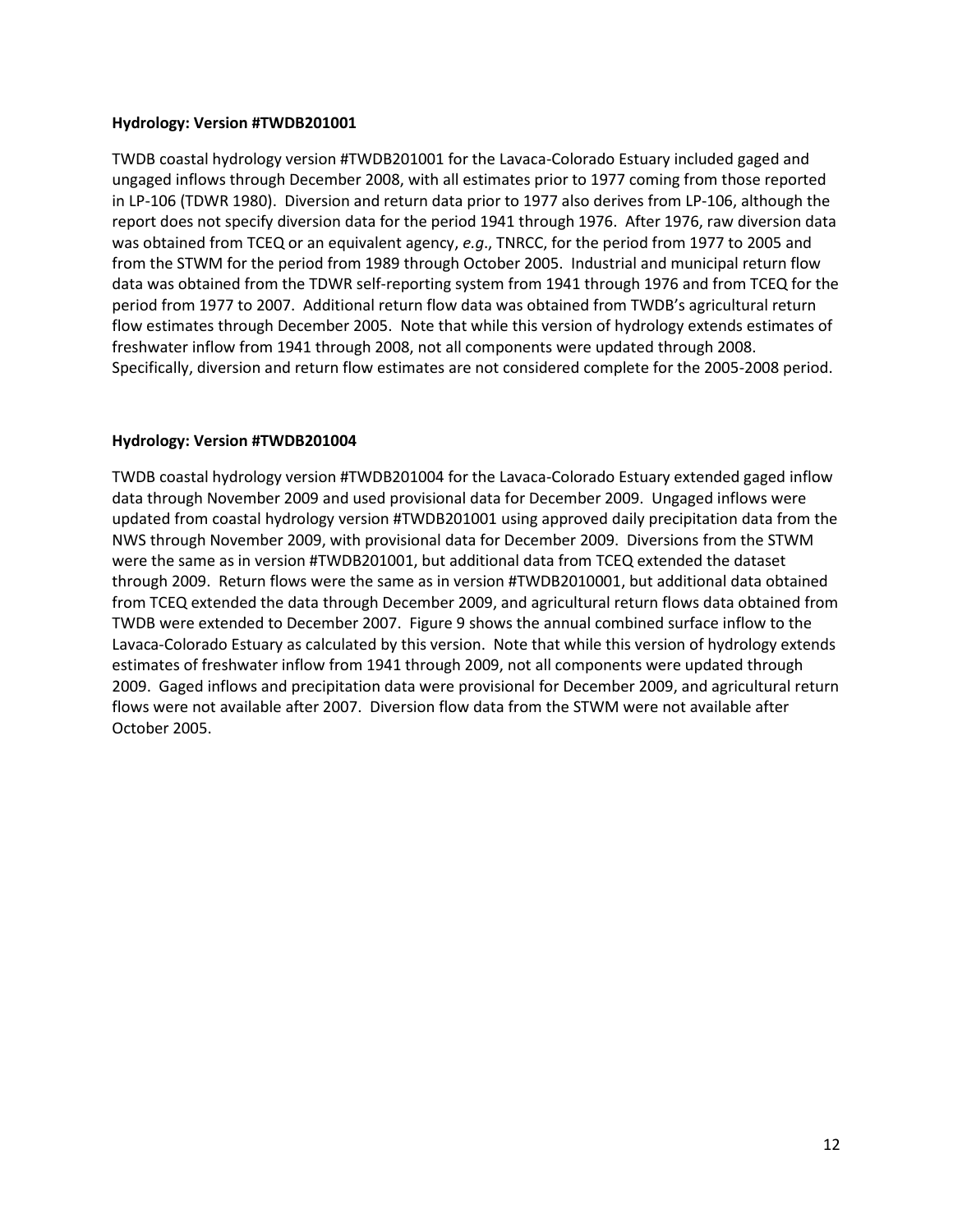

Figure 9. Annual estimates of combined freshwater inflow to the Lavaca-Colorado Estuary as calculated by version #TWDB201004 for the period 1941-2009.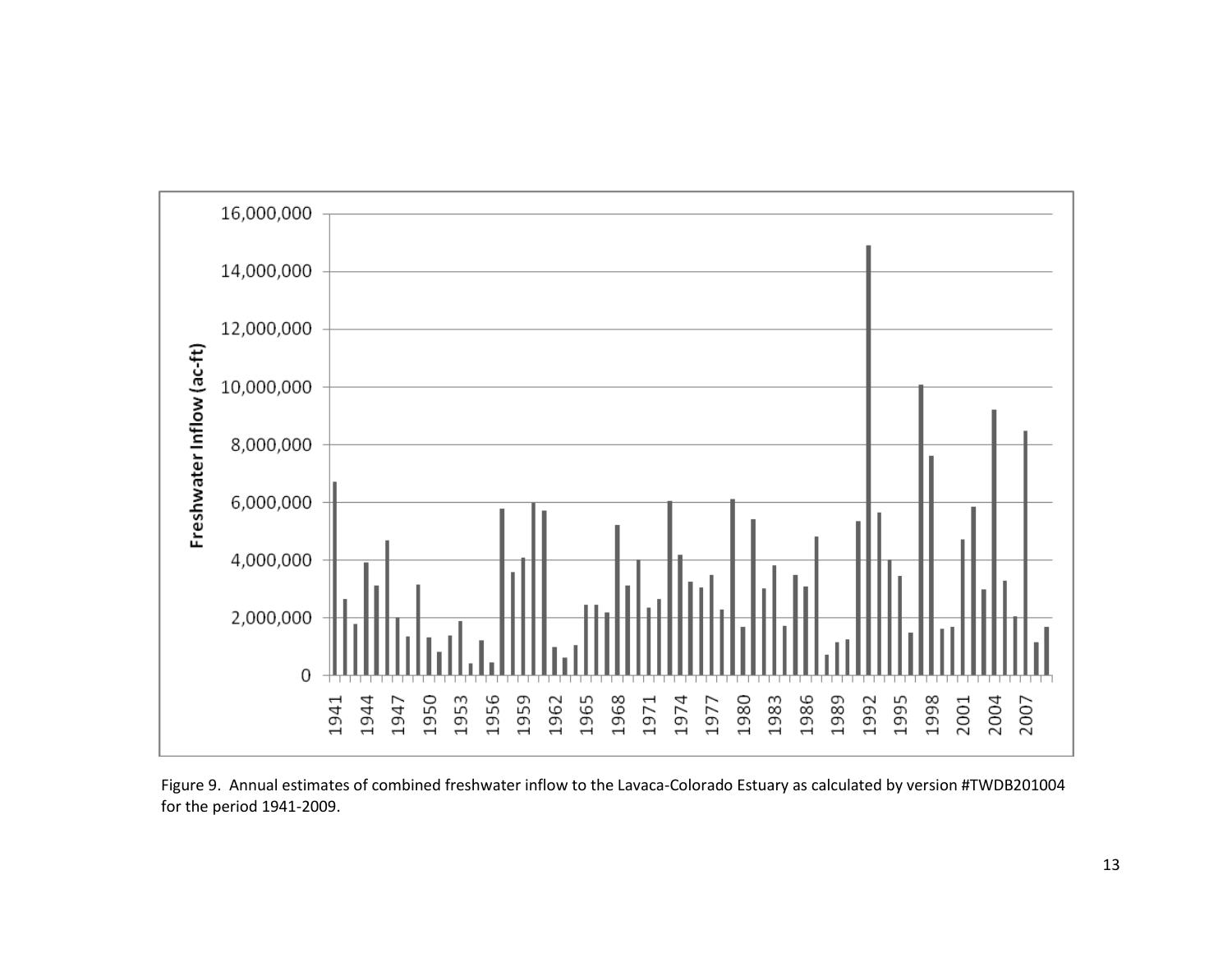# **Conclusion**

Version #TWDB201004 of coastal hydrology for the Lavaca-Colorado Estuary, presented herein, is the most up-to-date data set representing not only combined freshwater inflows but also the individual components of inflows (*i.e*., gaged flows, ungaged flows, diversions, return flows) for this estuary for the 1941 – 2009 period.Appendix A summarizes recent updates, by version, to the estimates of hydrology for the Lavaca-Colorado Estuary. Appendix B lists annual combined inflow along with the four components, as well as estimates for evaporation and precipitation on the estuary and the total freshwater inflow balance of the Lavaca-Colorado Estuary. Appendix C lists summary statistics for the inflow components over the 1941 – 2009 period.

During the period from 1941 – 2009, gaged inflow from the Lavaca, Colorado, and Navidad Rivers and Garcitas, Tres Palacios, and Placedo Creeks accounted for 69 percent of combined inflow, while ungaged flows accounted for 29 percent of combined inflow. In the Lavaca and Colorado River basins, average diversions totaled 0.16 percent of combined freshwater inflows, and average return flows totaled 1.63 percent of inflows. (Note: This estimate reflects the absence of diversion data prior to 1977.) The difference then between diversions and returns accounted for 1.47 percent of the total combined freshwater inflow to the estuary. Average combined surface inflow to the Lavaca-Colorado Estuary over the study period was approximately 3.5 million acre-feet per year, and ranged from a minimum of 441,162 acre-feet in 1954 to a maximum of 14.9 million acre-feet in 1992.

Finally, when considering total freshwater inflow balance, evaporation from and precipitation onto the surface of the estuary must also be considered. In only three out of 69 years, a negative freshwater inflow balance indicated that evaporation had exceeded precipitation and combined inflow to the estuary. During the 1941 through 2009 period, the freshwater inflow balance varied from a minimum of -445,265 acre-feet in 1956 to a maximum of 15.1 million acre-feet in 1992, and averaged 3.2 million acre feet per year.

# **Literature Cited**

- TDWR. 1980. *Lavaca-Tres Palacios Estuary: A study of the influence of freshwater inflows*. LP-106. Texas Department of Water Resources, Austin, Texas.
- TWDB. 2010. Coastal Hydrology for the Guadalupe Estuary: Updated Hydrology with Emphasis on Diversion and Return Flow Data for 2000-2009. Texas Water Development Board, Austin, Texas.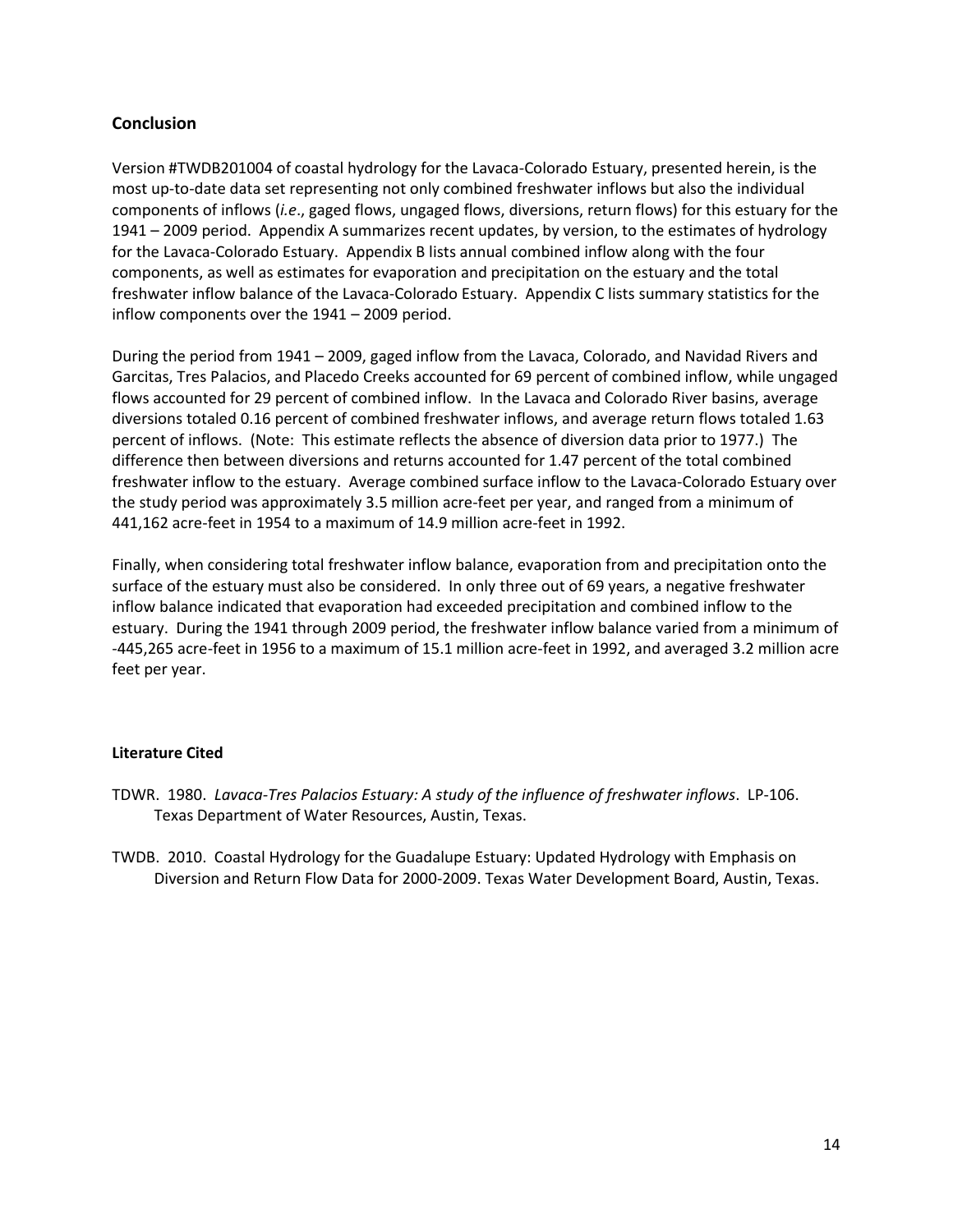| <b>Estuary</b>  | Version    | <b>Date Range</b>       | <b>Gaged Flows</b>           | <b>Ungaged Flows</b>                                      | <b>Diversions</b>                                                | <b>Return Flows</b>                                                                                          | <b>Creation Date</b> |  |  |  |  |
|-----------------|------------|-------------------------|------------------------------|-----------------------------------------------------------|------------------------------------------------------------------|--------------------------------------------------------------------------------------------------------------|----------------------|--|--|--|--|
|                 | TWDB201001 | 1941-2008               | 1941-2008                    | 1941-2008                                                 | 1941-2005<br>TNRCC/TCEQ<br>1977-2005<br><b>STWM</b><br>1989-2005 | 1941-2007<br><b>TDWR</b><br>1941-1976<br>TNRCC/TCEQ<br>1977-2007<br>TDWR/TWDB<br>1977-2005<br>(Agricultural) | 01/2010              |  |  |  |  |
|                 | TWDB201002 |                         | Dataset does not exist.      |                                                           |                                                                  |                                                                                                              |                      |  |  |  |  |
| Lavaca-Colorado | TWDB201003 | Dataset does not exist. |                              |                                                           |                                                                  |                                                                                                              |                      |  |  |  |  |
|                 | TWDB201004 | 1941-2009               | 1941-2009, provisional 12/09 | 1941-2009,<br>Precipitation data<br>provisional for 12/09 | 1941-2009<br>STWM<br>1989-2005<br>TNRCC/TCEQ<br>1977-2009        | 1941-2009<br>TDWR<br>1941-1976<br>TNRCC/TCEQ<br>1977-2009<br>TDWR/TWDB<br>1977-2007<br>(Agricultural)        | 09/2010              |  |  |  |  |

**Appendix A:** Record of coastal hydrology versions developed by the TWDB Bays & Estuaries Program for the Lavaca-Colorado Estuary.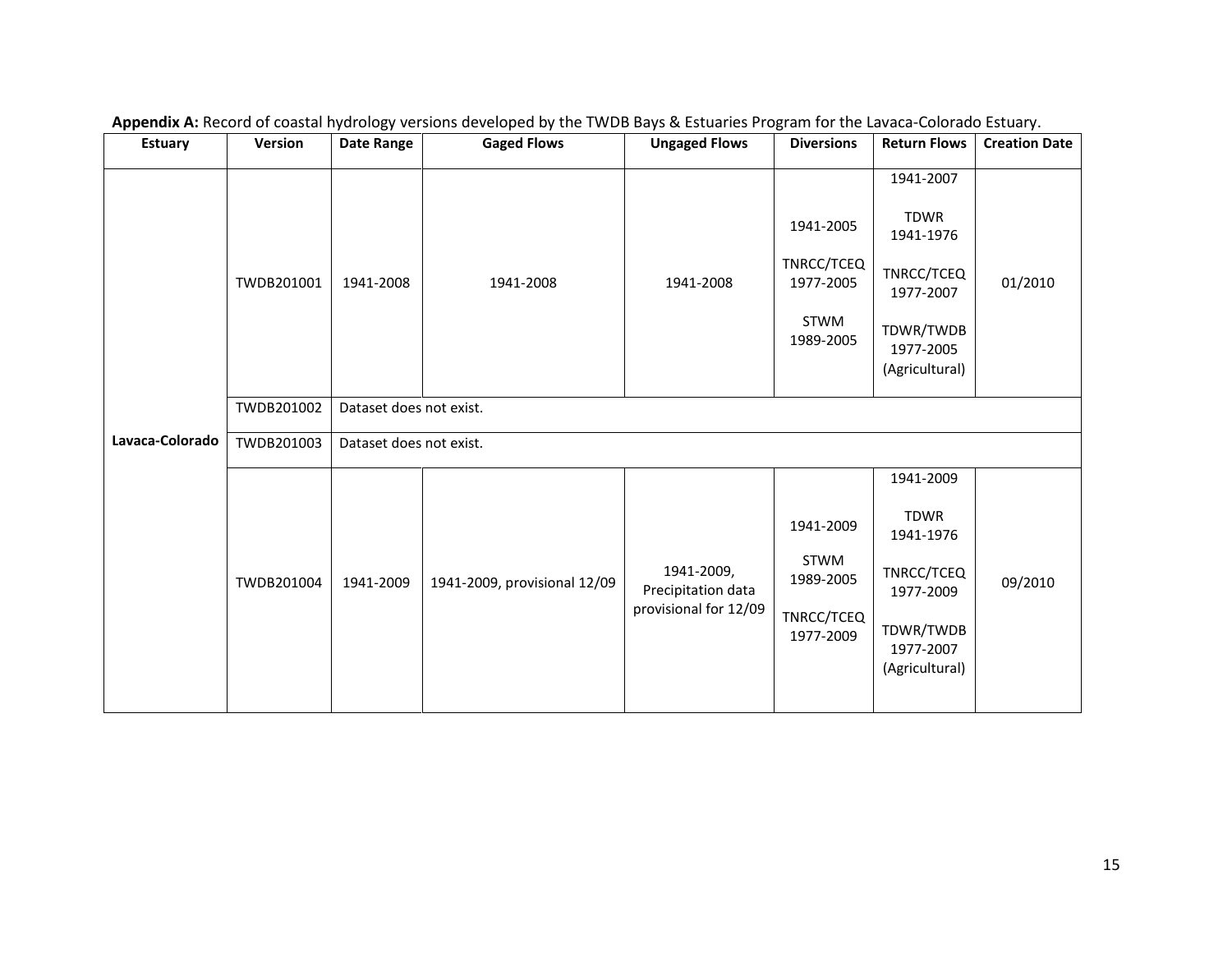| Year | Gage      | Model     | <b>Diversion</b> | Return | <b>Surface</b><br><b>Inflow</b> | Evaporation          | Precipitation | Freshwater<br><b>Balance</b> |
|------|-----------|-----------|------------------|--------|---------------------------------|----------------------|---------------|------------------------------|
| 1941 | 4,701,850 | 1,955,491 | $\mathbf 0$      | 69000  | 6,726,341                       | 939,000              | 1,159,536     | 6,946,877                    |
| 1942 | 1,779,000 | 826,430   | 0                | 69000  | 2,674,430                       | 961,000              | 824,513       | 2,537,943                    |
| 1943 | 1,397,350 | 331,222   | 0                | 69000  | 1,797,572                       | 1,043,000            | 686,745       | 1,441,317                    |
| 1944 | 2,310,160 | 1,558,025 | 0                | 69000  | 3,937,185                       | 1,002,000            | 923,664       | 3,858,849                    |
| 1945 | 2,132,080 | 931,623   | 0                | 69000  | 3,132,703                       | 1,001,000            | 796,336       | 2,928,039                    |
| 1946 | 2,953,160 | 1,659,794 | 0                | 69000  | 4,681,954                       | 981,000              | 1,149,100     | 4,850,054                    |
| 1947 | 1,553,614 | 415,969   | 0                | 69000  | 2,038,583                       | 993,000              | 732,668       | 1,778,251                    |
| 1948 | 941,601   | 353,879   | 0                | 69000  | 1,364,480                       | 1,022,000            | 582,378       | 924,858                      |
| 1949 | 1,612,760 | 1,474,939 | 0                | 69000  | 3,156,699                       | 983,000              | 1,211,721     | 3,385,420                    |
| 1950 | 1,021,722 | 226,091   | $\boldsymbol{0}$ | 69000  | 1,316,813                       | 1,105,000            | 463,397       | 675,210                      |
| 1951 | 559,795   | 209,633   | 0                | 69000  | 838,428                         | 1,148,000            | 744,150       | 434,578                      |
| 1952 | 860,870   | 451,014   | 0                | 69000  | 1,380,884                       | 1,107,000            | 820,339       | 1,094,223                    |
| 1953 | 1,028,650 | 789,423   | 0                | 69000  | 1,887,073                       | 1,147,000            | 896,528       | 1,636,601                    |
| 1954 | 327,010   | 45,152    | 0                | 69000  | 441,162                         | 1,189,000            | 425,825       | $-322,013$                   |
| 1955 | 998,239   | 146,363   | 0                | 69000  | 1,213,602                       | 1,399,000            | 620,994       | 435,596                      |
| 1956 | 348,541   | 30,879    | 0                | 69,000 | 448,420                         | 1,379,000            | 485,315       | $-445,265$                   |
| 1957 | 4,266,065 | 1,458,663 | 0                | 69,000 | 5,793,728                       | 1,232,000            | 1,025,944     | 5,587,672                    |
| 1958 | 2,574,609 | 937,894   | 0                | 69,000 | 3,581,503                       | 1,252,000            | 887,132       | 3,216,635                    |
| 1959 | 2,575,080 | 1,432,275 | 0                | 69,000 | 4,076,355                       | 1,170,000            | 1,021,770     | 3,928,125                    |
| 1960 | 3,265,730 | 2,655,000 | $\mathbf 0$      | 69,000 | 5,989,730                       | 1,149,000            | 1,254,511     | 6,095,241                    |
| 1961 | 3,653,180 | 1,998,967 | 0                | 69,000 | 5,721,147                       | 1,129,000            | 1,076,044     | 5,668,191                    |
| 1962 | 794,744   | 143,076   | 0                | 69,000 | 1,006,820                       | 1,252,000<br>613,689 |               | 368,509                      |
| 1963 | 503,075   | 60,192    | 0                | 69,000 | 632,267                         | 1,275,000            | 512,451       | $-130,282$                   |
| 1964 | 517,496   | 482,267   | 0                | 69,000 | 1,068,763                       | 1,192,000            | 771,286       | 648,049                      |
| 1965 | 2,034,640 | 345,356   | 0                | 80,000 | 2,459,996                       | 1,272,000            | 741,018       | 1,929,014                    |
| 1966 | 1,282,696 | 1,089,073 | 0                | 80,000 | 2,451,769                       | 1,907,000            | 881,916       | 1,426,685                    |
| 1967 | 948,891   | 1,164,460 | 0                | 80,000 | 2,193,351                       | 1,252,000            | 1,029,075     | 1,970,426                    |
| 1968 | 3,294,190 | 1,855,972 | 0                | 80,000 | 5,230,162                       | 1,272,000            | 1,074,999     | 5,033,161                    |
| 1969 | 2,034,330 | 1,005,074 | 0                | 80,000 | 3,119,404                       | 1,376,000            | 827,646       | 2,571,050                    |
| 1970 | 2,316,720 | 1,615,713 | $\boldsymbol{0}$ | 84,000 | 4,016,433                       | 1,275,000            | 944,537       | 3,685,970                    |
| 1971 | 1,403,753 | 874,242   | 0                | 84,000 | 2,361,995                       | 1,374,000            | 943,495       | 1,931,490                    |
| 1972 | 1,553,183 | 1,030,710 | 0                | 84,000 | 2,667,893                       | 1,246,000            | 1,026,989     | 2,448,882                    |
| 1973 | 4,049,239 | 1,894,304 | 0                | 96,000 | 6,039,543                       | 1,222,000            | 1,148,056     | 5,965,599                    |
| 1974 | 2,995,486 | 1,112,508 | 0                | 96,000 | 4,203,994                       | 1,220,000            | 1,060,387     | 4,044,381                    |
| 1975 | 2,706,335 | 453,070   | 0                | 96,000 | 3,255,405                       | 1,183,000            | 702,401       | 2,774,806                    |
| 1976 | 2,275,259 | 685,340   | 0                | 96,000 | 3,056,599                       | 1,290,000            | 993,591       | 2,760,190                    |
| 1977 | 2,230,684 | 1,227,494 | 16,928           | 41,489 | 3,482,739                       | 1,245,086            | 916,153       | 3,153,806                    |

**Appendix B:** Annual Hydrology for the Lavaca-Colorado Estuary, version #TWDB201004. Included are estimates of gaged and ungaged (modeled) inflows, diversions, and return flows, combined surface inflow to the estuary, as well as evaporation and direct precipitation on the estuary and the total freshwater balance of the estuary. All values are in units of acre-feet.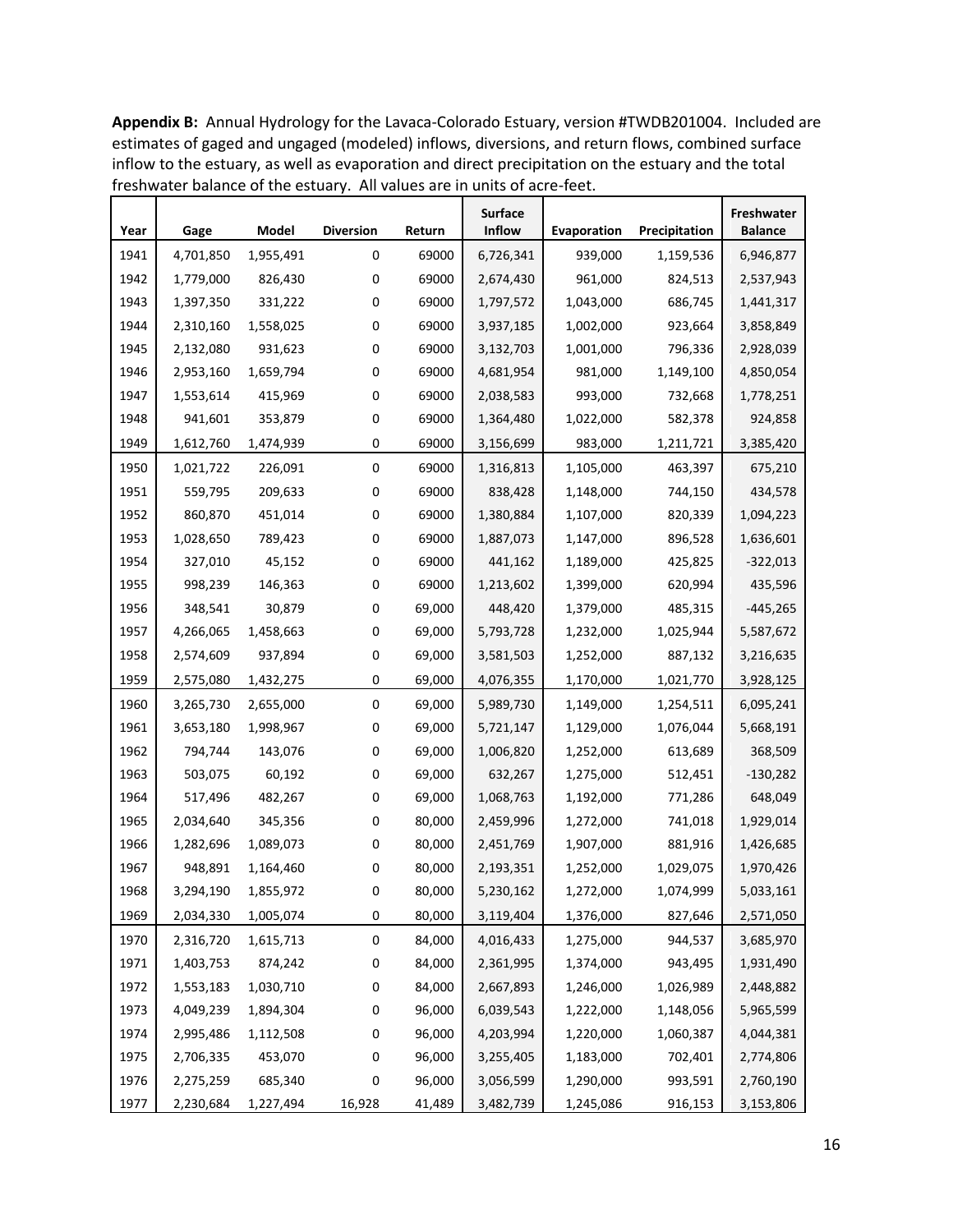| Year | Gage       | Model     | <b>Diversion</b> | Return | <b>Surface</b><br><b>Inflow</b> | Evaporation            | Precipitation | Freshwater<br><b>Balance</b> |
|------|------------|-----------|------------------|--------|---------------------------------|------------------------|---------------|------------------------------|
| 1978 | 1,497,214  | 777,673   | 13,371           | 36,550 | 2,298,066                       | 1,168,726              | 779,621       | 1,908,961                    |
| 1979 | 3,478,977  | 2,608,897 | 11,261           | 35,998 | 6,112,611                       | 1,017,556<br>1,220,210 |               | 6,315,265                    |
| 1980 | 1,104,220  | 574,219   | 16,566           | 37,558 | 1,699,431                       | 1,276,388              | 620,179       | 1,043,222                    |
| 1981 | 3,619,379  | 1,780,854 | 15,539           | 35,857 | 5,420,551                       | 1,129,908<br>1,163,001 |               | 5,387,458                    |
| 1982 | 2,023,548  | 975,059   | 17,442           | 31,813 | 3,012,978                       | 1,206,529              | 724,058       | 2,530,507                    |
| 1983 | 2,360,319  | 1,452,223 | 9,535            | 23,067 | 3,826,074                       | 1,136,668              | 941,103       | 3,630,509                    |
| 1984 | 1,059,818  | 670,262   | 19,983           | 30,863 | 1,740,960                       | 1,302,916              | 790,969       | 1,229,013                    |
| 1985 | 2,338,308  | 1,132,792 | 18,720           | 26,438 | 3,478,818                       | 1,184,951              | 763,529       | 3,057,396                    |
| 1986 | 2,117,641  | 968,703   | 18,382           | 27,921 | 3,095,883                       | 1,230,764              | 909,342       | 2,774,461                    |
| 1987 | 3,978,367  | 824,175   | 15,240           | 26,531 | 4,813,833                       | 1,240,887              | 671,183       | 4,244,129                    |
| 1988 | 619,479    | 96,511    | 15,481           | 26,396 | 726,905                         | 1,125,016              | 425,273       | 27,162                       |
| 1989 | 807,940    | 331,217   | 15,936           | 23,682 | 1,146,903                       | 971,742                | 619,922       | 795,083                      |
| 1990 | 618,840    | 622,664   | 15,290           | 24,800 | 1,251,014                       | 1,014,495              | 762,744       | 999,263                      |
| 1991 | 3,760,496  | 1,583,114 | 21,614           | 24,814 | 5,346,810                       | 1,002,472              | 1,171,676     |                              |
| 1992 | 12,541,587 | 2,351,962 | 19,083           | 23,938 | 14,898,404                      | 1,139,144<br>887,564   |               | 15,149,984                   |
| 1993 | 4,126,306  | 1,540,200 | 20,292           | 19,229 | 5,665,443                       | 780,298<br>1,068,329   |               | 5,377,412                    |
| 1994 | 3,257,330  | 752,373   | 16,106           | 28,670 | 4,022,267                       | 882,409<br>707,772     |               | 3,847,630                    |
| 1995 | 2,391,798  | 1,027,932 | 16,549           | 42,134 | 3,445,315                       | 924,404                | 667,144       | 3,188,055                    |
| 1996 | 1,019,909  | 442,192   | 11,827           | 41,041 | 1,491,315                       | 986,633                | 566,476       | 1,071,158                    |
| 1997 | 7,982,542  | 2,067,367 | 14,514           | 48,660 | 10,084,055                      | 983,220                | 1,073,160     | 10,173,995                   |
| 1998 | 6,235,039  | 1,361,221 | 15,897           | 46,734 | 7,627,097                       | 1,048,317              | 756,852       | 7,335,632                    |
| 1999 | 1,220,848  | 368,617   | 15,776           | 40,310 | 1,613,999                       | 977,755                | 388,083       | 1,024,327                    |
| 2000 | 1,243,895  | 398,116   | 4,274            | 57,616 | 1,695,353                       | 1,207,663              | 539,292       | 1,026,982                    |
| 2001 | 3,431,350  | 1,221,854 | 707              | 64,628 | 4,717,125                       | 947,535                | 807,043       | 4,576,633                    |
| 2002 | 4,212,960  | 1,587,980 | 128              | 57,999 | 5,858,811                       | 931,992                | 912,624       | 5,839,443                    |
| 2003 | 2,243,489  | 704,463   | 156              | 55,719 | 3,003,515                       | 827,824                | 687,632       | 2,863,323                    |
| 2004 | 6,400,906  | 2,746,442 | 6                | 70,322 | 9,217,664                       | 805,862                | 1,255,589     | 9,667,391                    |
| 2005 | 2,423,470  | 805,568   | 877              | 59,943 | 3,288,104                       | 993,326                | 770,501       | 3,065,279                    |
| 2006 | 852,774    | 1,153,257 | 246              | 58,060 | 2,063,845                       | 927,537                | 946,158       | 2,082,466                    |
| 2007 | 6,056,765  | 2,367,164 | 912              | 49,677 | 8,472,694                       | 934,416                | 1,189,646     | 8,727,924                    |
| 2008 | 791,386    | 337,422   | 1,383            | 23,186 | 1,150,611                       | 1,150,737              | 564,169       | 564,043                      |
| 2009 | 1,300,219  | 367,469   | 1,254            | 25,102 | 1,691,536                       | 950,256                | 688,805       | 1,430,085                    |